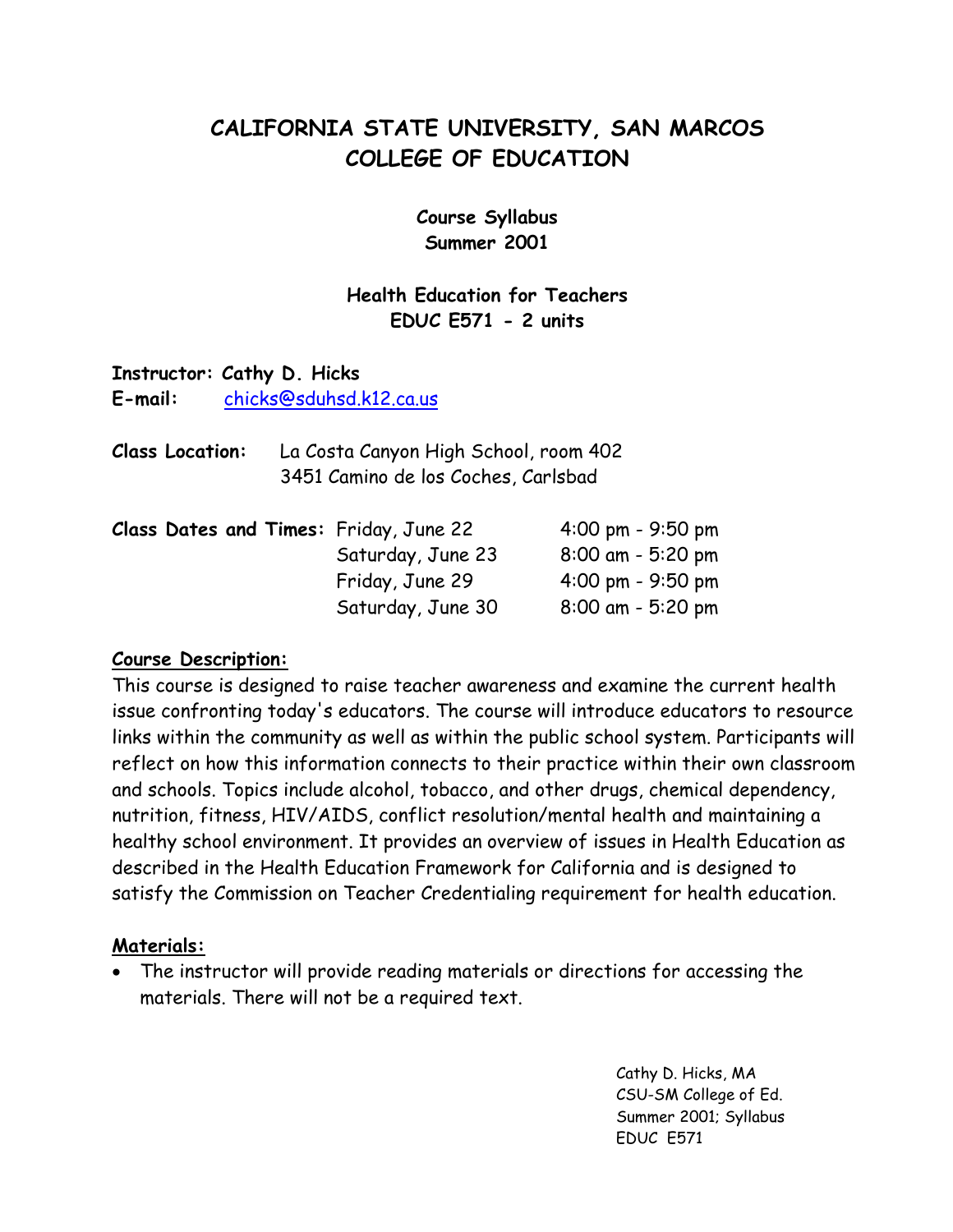• Students must complete an American Red Cross (Community CPR or Community CPR & Basic Life Support) course or an American Heart Association (Heartsavers CPR or Level C CPR course. The Education Code requires that the class in Health Education include CPR. This course will be scheduled during class time on June 23 for your convenience. There is a fee of \$15, payable in cash or check on June 23, for certification. If you do not complete the CPR course with this class, you are responsible for showing the instructor a valid CPR card that will not expire before June 23, 2002, for one of the courses listed above.

# **Course Objectives:**

The goal of this course is to enhance the student's ability to recognize child health concerns and become capable of implementing health instruction in the public schools. Upon completion of this course the student will:

- Increase knowledge, skills, and access to resource links necessary to address the health concerns of their own students.
- Raise awareness and improve understanding and skills necessary to positively impact student well being.
- Discuss current health issues, share concerns, and participate in collaborative problem solving.
- Identify major causes of death and illness
- Discuss how culture, heritage, race, gender, and heredity influence health behaviors.
- Demonstrate instructional strategies that foster wellness.
- Describe the opportunities for correlating/integrating health instruction with other subjects.
- Identify the role of official and voluntary health agencies in promoting school health program.
- Increase awareness of opportunities and ideas for implementing the California Health Framework.

### **Student Responsibilities:**

- Attend and participate in all class activities.
- Class will begin promptly at the scheduled times. Absences and late arrivals will affect the final grade. This course meet only for a few concentrated days; attendance at each session is critical to success in the course.
- All assignments should be typed, and reflective of graduate level work.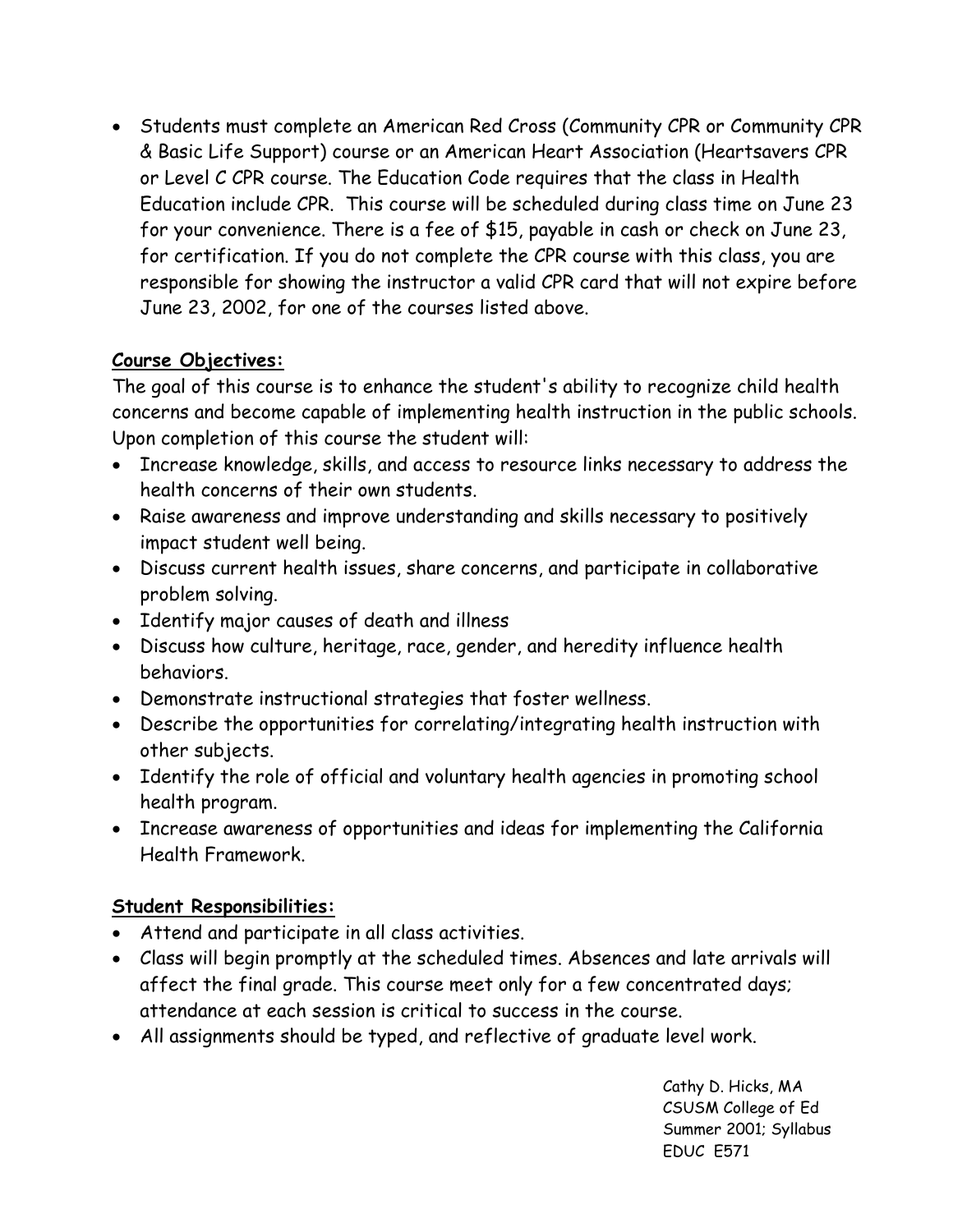- Keep a copy of all your written assignments.
- No late work will be accepted without prior approval. If an emergency occurs, phone the extended Studies office immediately and email the instructor.
- If you find a good idea or resource, share it.
- The University classroom is neither safe nor appropriate for young children. Please make child care arrangements accordingly.

## **Academic Dishonesty:**

If you employ dishonest tactics, including plagiarizing material, you will be subject to action ranging from a reprimand to a grade of F. See the CSUSM University Catalog for more information.

# **Evaluation:**

This course is designed to encourage active participation by each student. The quality of your contributions will be evaluated. Assignments are NOT accepted by fax or email. Note that the instructor adheres to the official University Drop Policy.

The final grade is based on 100 points. The distribution of the 100 points is as follows:

| • Attendance, Preparation, and Participation (4 sessions $x$ 4 pts.) | 16 pts.  |
|----------------------------------------------------------------------|----------|
| • I.D. Card                                                          | 5 pts    |
| • Mini health lesson                                                 | 12 pts.  |
| • Internet Assignment                                                | 15 pts.  |
| • Resource Packet Project                                            | 20 pts.  |
| • Journal (6 topics $\times$ 3 pts.)                                 | 18 pts.  |
| • CPR Certification                                                  | 14 pts.  |
|                                                                      | 100 pts. |

### **Grading Scale:**

| A     | 100-93 pts. | C+            | 79-78 pts.        |
|-------|-------------|---------------|-------------------|
| $A -$ | 92-90 pts.  | $\mathcal{C}$ | 77-73 pts.        |
| B+    | 89-88 pts.  |               | $C-72-70$ pts.    |
| B     | 87-83 pts.  |               | N/P below 70 pts. |
|       |             |               |                   |

B- 82-80 pts.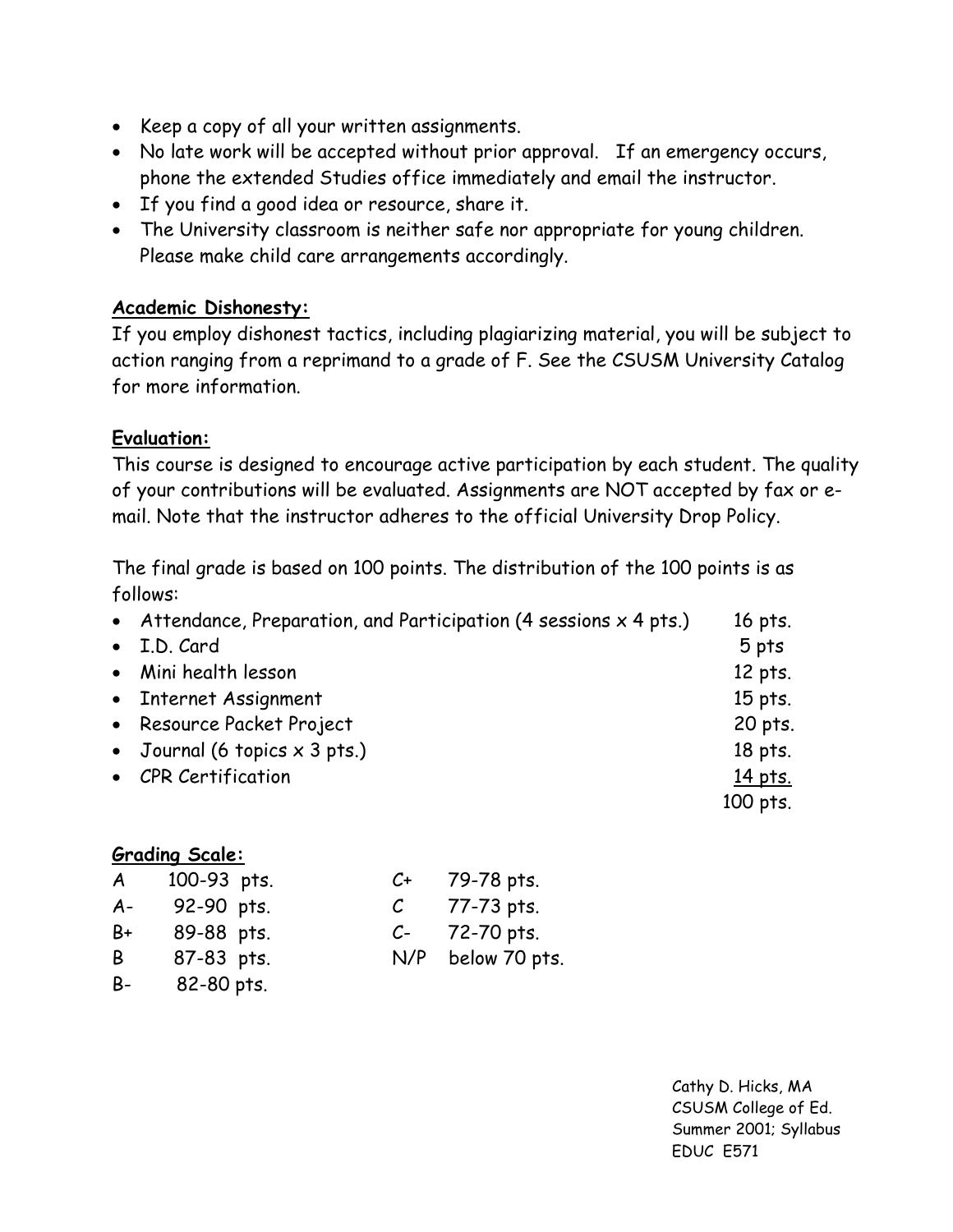Use any color  $3'' \times 5''$  note card and paste a current photo of yourself in the upper left-hand corner. (This can even be a copy of your Driver's license picture). On the right side of the card, type or print: your name, your e-mail address or home phone number, your school district and the grade level in which you work (if applicable), anything unique or interesting about yourself, and anything in particular that you would like to learn in this class.

**Evaluation Criteria:** Completeness and neatness of required information

| Assignment B: Mini Health Lesson | Submit June 29 | $12$ pts. |
|----------------------------------|----------------|-----------|
|                                  |                |           |

Create an original (or almost original) mini health lesson (15 minutes or less) appropriate for teachers and or students of the age/grade level at which you teach. **You may not use any copyrighted materials.** The activity must fit on a white 8 1/2" x 11" page(s) and must include attractive and professional graphics. This mini lesson must be a health related learning activity with educational value. In the lower right hand corner of the page list your name, roll #, date, CSUSM, and EDUC E571. Your mini lesson may be used as a future example. Paper clip a cover page to the worksheet and provide the following: a) your name, roll #, date, course name and number, and instructor's name, etc., b) suggested age/grade target group, c) the specific skill/behavior from the California Framework to which it is linked, d) if not 100% original, cite the source used, e) directions (if any) for use, and f) the answers if your mini lesson is a worksheet. Be prepared to explain and possibly demonstrate your lesson to the class. Submit **3** copies to the instructor (one copy with the answers if it is a worksheet, in the appropriate places). Duplicate **one copy** of your mini lesson for every person in the class and provide the answers or key.

| <b>Evaluation Criteria:</b> Creativity/Originality | $2$ pts. |
|----------------------------------------------------|----------|
| Framework/Specific Skill/Behavior                  | $2$ pts. |
| Appropriate to Age/Grade listed                    | $2$ pts. |
| Visual Appeal                                      | 2 pts.   |
| Explanation/Demonstration/Ease of Use              | 2 pts.   |
| <b>Quality of Duplication</b>                      | 2 pts.   |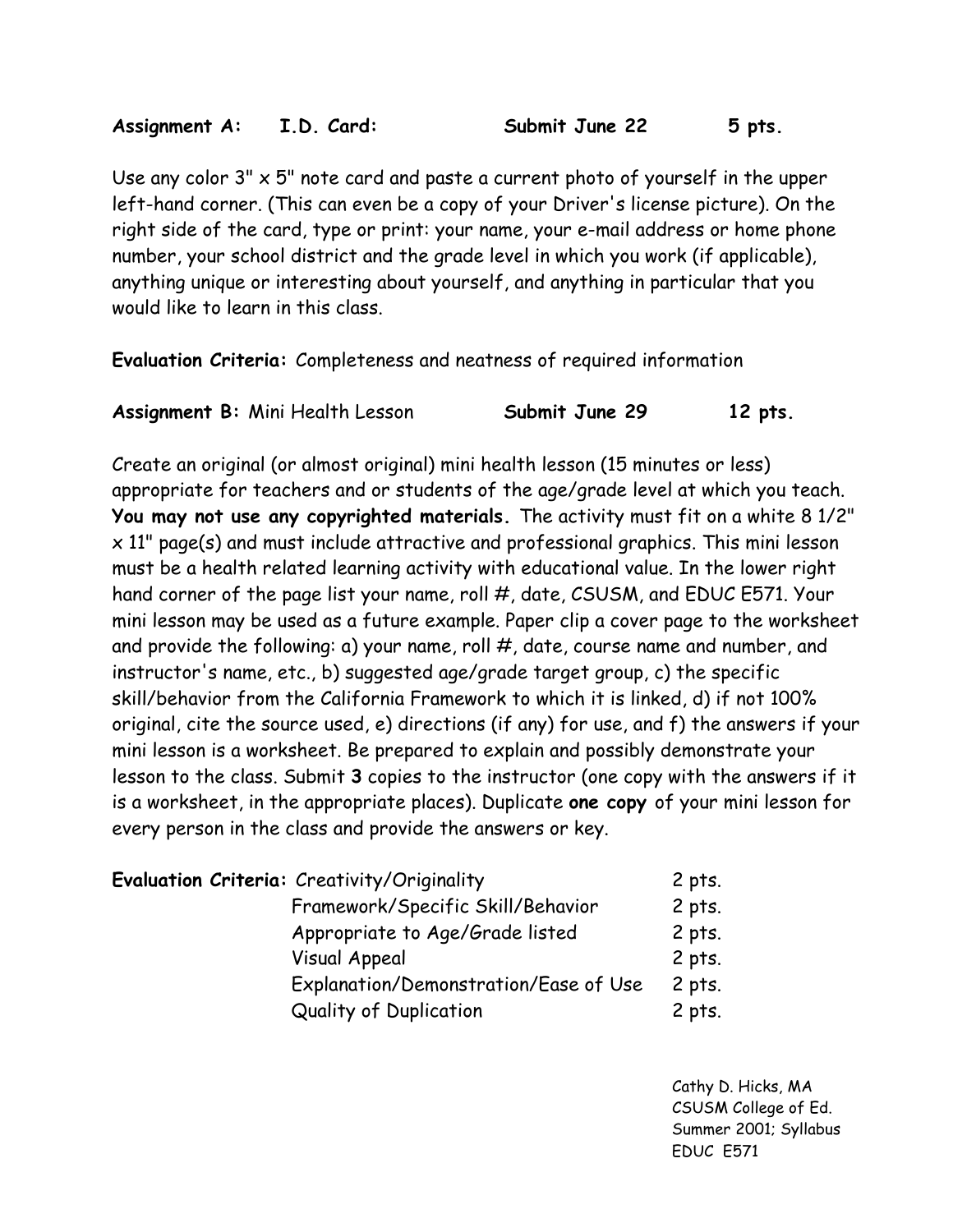During the June 23 class we will be in a computer lab with Internet access (or you can do this ahead of time if you have access through your own computer). Explore at least **3** Health related Internet web site, which provide either lesson for the classroom teacher or health information that could be accessed to create lesson plans. You can refer to the web site [www.cashe.org](http://www.cashe.org/) for assistance.

Write a one to two page summary of each web site and include the following information: a) address of the web site, b) its affiliation (government, commercial, educational, etc.), c) what type of health information this site provides, d) how you determined that the information was valid, e) what other health related links you can reach through this site, and e) how could this information be used in your classroom. Submit **2** copies of each summary to the instructor.

| Assignment D:               | Resource Packet Project       | Submit June 30 | 20 pts. |
|-----------------------------|-------------------------------|----------------|---------|
|                             | Application to Classroom      | 2 pts.         |         |
|                             | Ease of Use                   | 2 pts.         |         |
|                             | <b>Quality of Duplication</b> | $2$ pts.       |         |
|                             | <b>Visual Appeal</b>          | 2 pts.         |         |
|                             | Age/Grade Appropriateness     | 2 pts.         |         |
| <b>Evaluation Criteria:</b> | Quality of Information        | $5$ pts.       |         |

You are to develop a health education resource packet for a subject and age/grade level that will be assigned to you. The format and packaging is up to you. Each resource packet will contain the following sections: a) Title (grade level, name of content, date, course name and number, and instructor's name, etc.), b) a letter that you develop written to parents about the instructional unit, including suggestions of things they can do at home to support and reinforce what is being taught at school, c) a list of resources for teachers which, at a minimum, includes the following:

• 3 health web sites, including a brief description of the types of information the web site provides that would be useful to the **teacher** preparing the lessons. Download and print the home page (and any others you feel are important to preparing lessons) for each web site.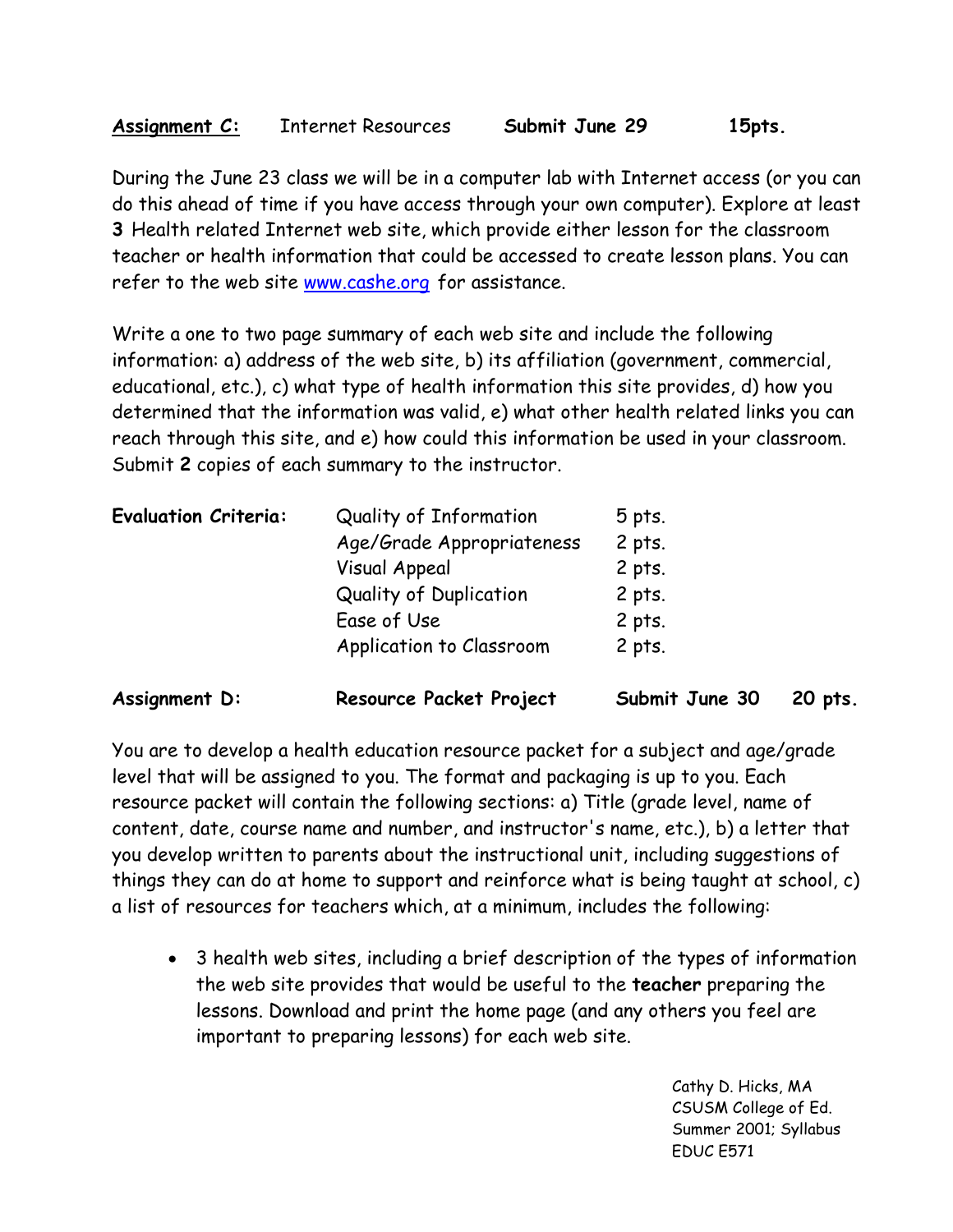- 3 local community agencies/organizations, including a brief description of each, the address, phone number, a web address (if available), and a piece of literature from each organization or agency (i.e. pamphlet about services provided).
- 3 books related to health, including a brief description of the contents of each and how it could be used in a lesson, the title, author, publisher, publication date, ISBN number, sources for purchase, and approximate price of the book.
- 1 video related to health, including a brief description of the contents and how it could be used in a lesson, the title, producer (maker), production date, source for purchase, and approximate price of video (if possible).

On the due date, submit **1** copy to the instructor and **1** copy duplicated for every person in the class.

| <b>Assignment E:</b>        | Journals                       | Submit June 30 | $18$ pts. |
|-----------------------------|--------------------------------|----------------|-----------|
|                             | <b>Quality of Duplication</b>  | 1 pt.          |           |
|                             | Visual Appeal                  | 1 pt.          |           |
|                             | Application to Classroom       | $2$ pts.       |           |
|                             | Appropriate to Age/Grade level | 2 pts.         |           |
|                             | Creativity/Originality         | 2 pts.         |           |
|                             | 1 Health Video                 | 1 pt.          |           |
|                             | 3 Health Books                 | 3 pts.         |           |
|                             | 3 Agencies/Organizations       | $3$ pts.       |           |
|                             | 3 Health Web sites             | 2 pts.         |           |
|                             | Parent Letter                  | 2 pts.         |           |
| <b>Evaluation Criteria:</b> | Title Page                     | 1 pt.          |           |

Participants will keep a journal throughout the course. Entries will be related to the topics presented. Though many more than 6 topics will be discussed, only **6** need to be turned in. Choose 6 to respond to and submit **2** copies of each journal to the instructor. The following format will be used.